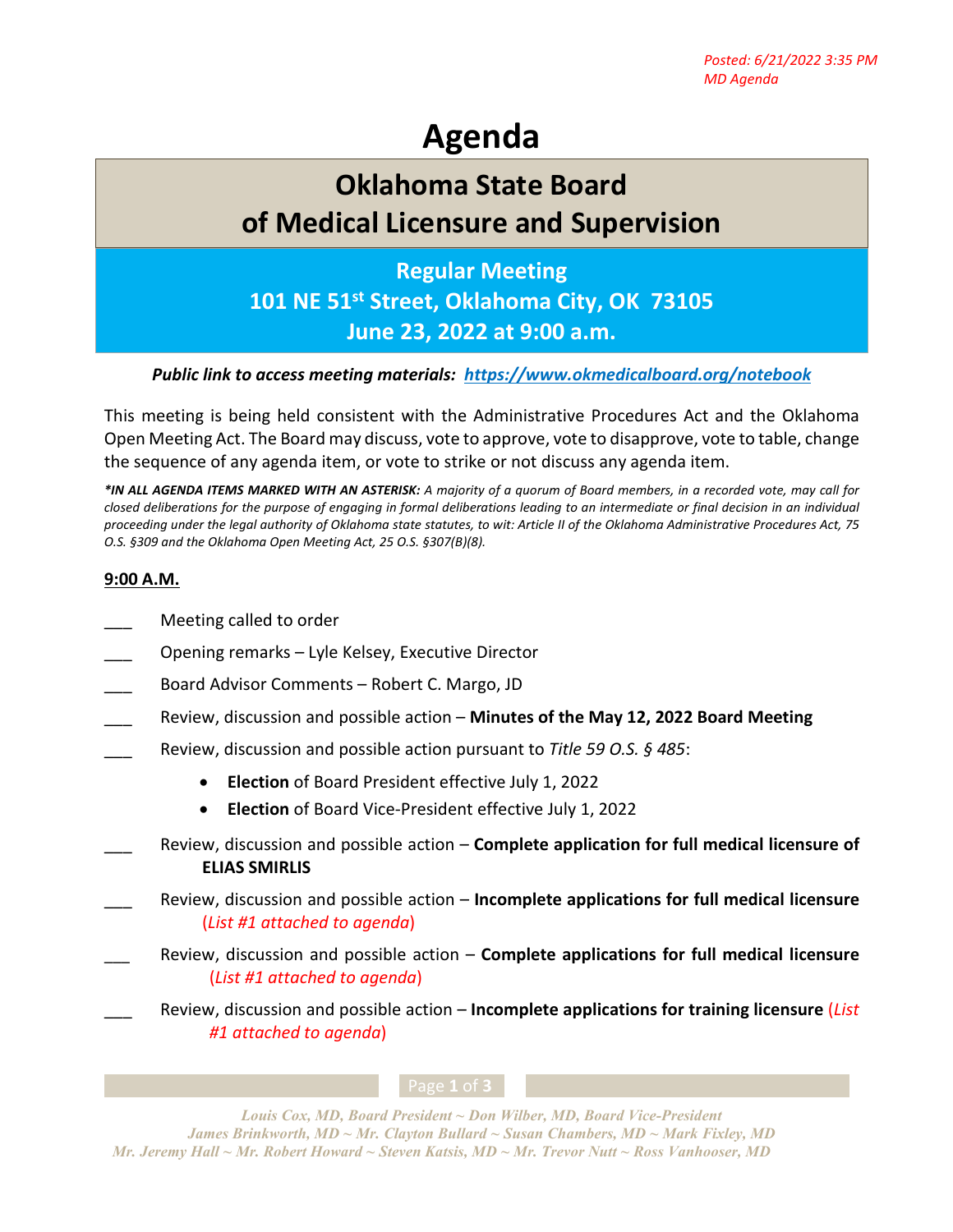- \_\_\_ Review, discussion and possible action **Licensure applications** previously approved via Board Secretary or circularization (*Attachment #2 to agenda*)
- Review, discussion and possible action Re-registration applications previously approved pursuant to *59 O.S. § 495a.1* (*Attachment #3 to agenda*)
	- \_\_\_ Review, discussion and possible action on the following **Critical Needs Licenses** previously approved via Board Secretary or Executive Director and issued between May 1, 2022 and May 31, 2022:

| License  | <b>Name</b>              | Date Issued | <b>Expiration Date</b> |
|----------|--------------------------|-------------|------------------------|
| MD 39418 | COVINGTON, ANDREA LOUISE | 05/03/22    | 09/14/22               |
| MD 39693 | HOWARD, MICHAEL JOHN     | 05/16/22    | 09/14/22               |

\_\_\_ Review, discussion and possible action on the following **Committee Recommendations**:

- **Physical Therapy Advisory Committee**
- **Respiratory Care Advisory Committee**
- **Therapeutic Recreation Committee**

#### **I. NON-INDIVIDUAL PROCEEDINGS**

#### **A. INITIAL APPLICATION(S) FOR LICENSURE**

- \_\_\_ **ANDREW HAPUTA**, applicant, full medical licensure
- \_\_\_ **MEYHAR TORGHABEH,** applicant, full medical licensure

### **II. INDIVIDUAL PROCEEDINGS**

### **A. MOTIONS**

\*SHAWN C. SCHLINKE, MD, Defendant's Motion to Clarify May 12 Order Accepting Voluntary Submittal to Jurisdiction

#### **B. PROBATIONARY MATTERS**

\_\_\_ \***CALEB WAYNE JONES, MD**, Staff's Motion to Terminate Agreement

#### **C. DISCIPLINARY MATTERS**

- \*JUSTIN GRAHAM DOCKENDORF, MD Disciplinary hearing based on allegations of unprofessional conduct.
- \_\_\_ **\*TALAL AHMED ZAHOOR, MD** Disciplinary hearing based on allegations of unprofessional conduct.
	- \_\_\_ **\*DANIEL WAXELL, RC** Disciplinary hearing based on allegations of unprofessional conduct.
		- Discussion and possible vote to enter **Executive Session**, as authorized by 25 O.S. §307(B)(7), for discussion on any matter where disclosure of information would violate confidentiality requirements of state or federal law